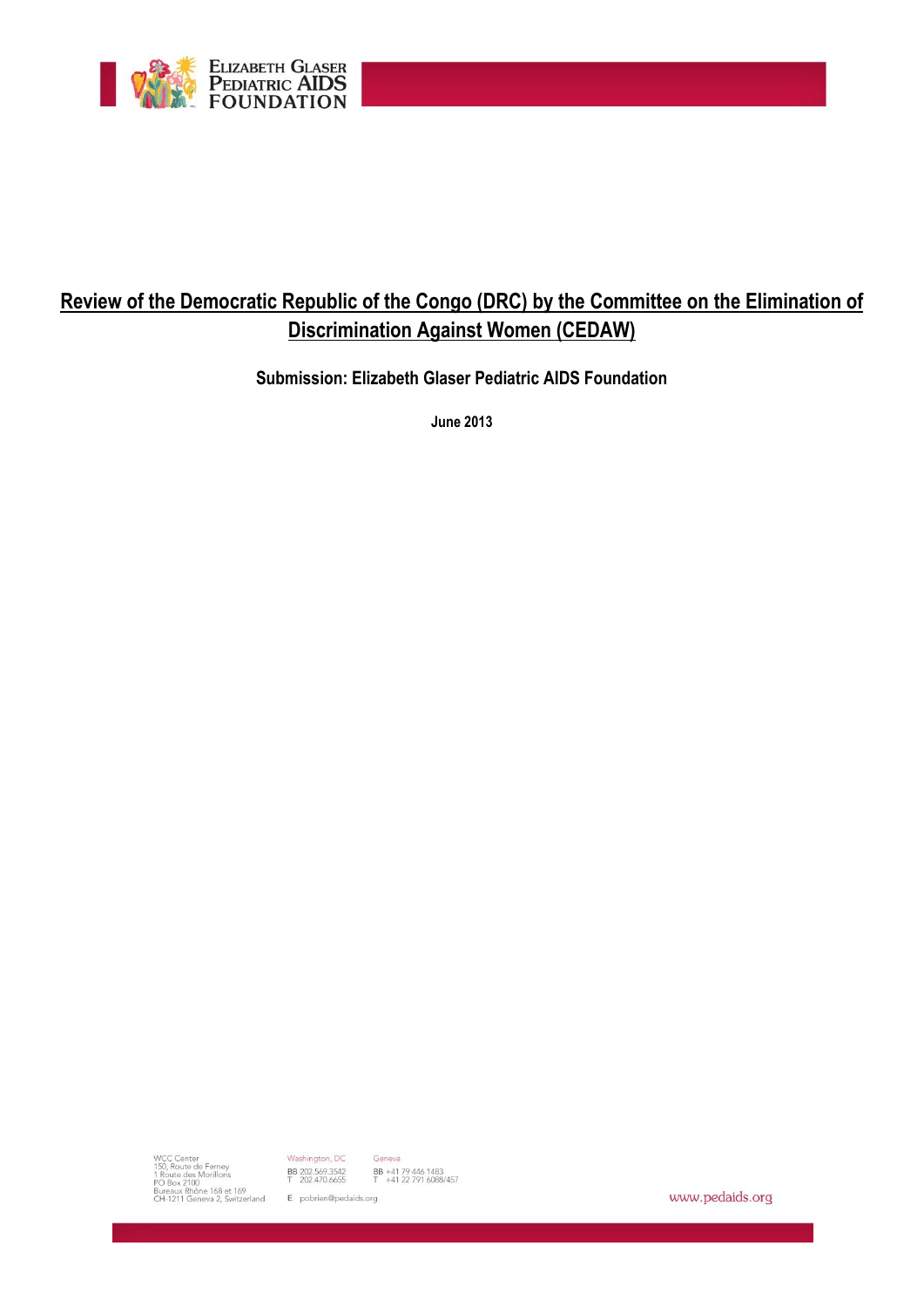## **Introduction: EGPAF in the DRC**

The Elizabeth Glaser Pediatric AIDS Foundation (EGPAF) is a leading implementer of HIV/AIDS prevention, care, and treatment services in the Democratic Republic of the Congo (DRC).

EGPAF began supporting critical prevention services in the DRC in 2001, supporting prevention of mother-to-child transmission of HIV (PMTCT) programs implemented by the Kinshasa School of Public Health (KSPH) and the University of North Carolina (UNC). In subsequent years, EGPAF added support for care and treatment programs to its portfolio of work in the DRC, including male involvement, early infant diagnosis of HIV, and sexual and gender-based violence services. Today, EGPAF/DRC also supports syphilis testing and treatment; TB/HIV co-infection services; family planning services; and HIV treatment for clinically eligible HIV-positive pregnant women, their male partners and other family members.

EGPAF currently supports services in four of the country's eleven provinces, implementing activities in more than 140 sites.

## **HIV in the DRC**

Over a decade of civil war, political instability, and violence in the Democratic Republic of Congo (DRC) has resulted in a weakened and overburdened health sector. HIV is now a generalized epidemic with more than 1.1 million Congolese infected as of the end of  $2011$ .<sup>1</sup>

National HIV prevalence is approximately 1.6 percent; however, prevalence among adults aged 25- 49 is estimated to be 4.2 percent, with infection rates as high as 9.5 percent in some areas.<sup>2</sup>

The 2007 the DRC Demographic Health Survey (DHS) estimated that only 9 percent of adults know their HIV status, in part due to the limited availability of HIV counseling and testing (HCT). Access to lifesaving HIV treatment and critical HIV prevention, care and support services is also limited. The National AIDS Control Program (PNLS) estimates that only 10 percent of eligible people living with HIV (PLHIV) are enrolled on antiretroviral therapy (ART) and less than 30 percent of those enrolled are receiving palliative care.<sup>3</sup>

The Ministry of Health (MoH) and PNLS have taken lead roles in addressing the HIV epidemic in the DRC. In recent years, the MoH has decentralized the health care system, placing increased responsibility on Health Zones (HZs). In 2012, the Government dedicated a portion of the national budget to HIV for the first time, but adequate financing for HIV remains elusive. At present, the DRC is completely dependent on donors for all anti-retroviral medication (ARVs). Basic inputs, such as health provider salaries, are grossly insufficient, resulting in frequent staff turnover and necessitating expensive re-training.

Fragmented and uncoordinated interventions amongst implementing partners and sites have led to ad-hoc HIV service provision, making it difficult for women living with HIV to access comprehensive HIV services. Women living with HIV in the DRC continue to face high levels of stigma in the community and by healthcare providers.

Care and support services for children and adults living with HIV are not widely available in the DRC.

**.** 

<sup>&</sup>lt;sup>1</sup> PEPFAR DRC Operational Report, PY 2011

<sup>&</sup>lt;sup>2</sup> 2012 DRC National Elimination Plan for Pediatric HIV (PNLS)

<sup>&</sup>lt;sup>3</sup> PEPFAR DRC Operational Report, PY 2011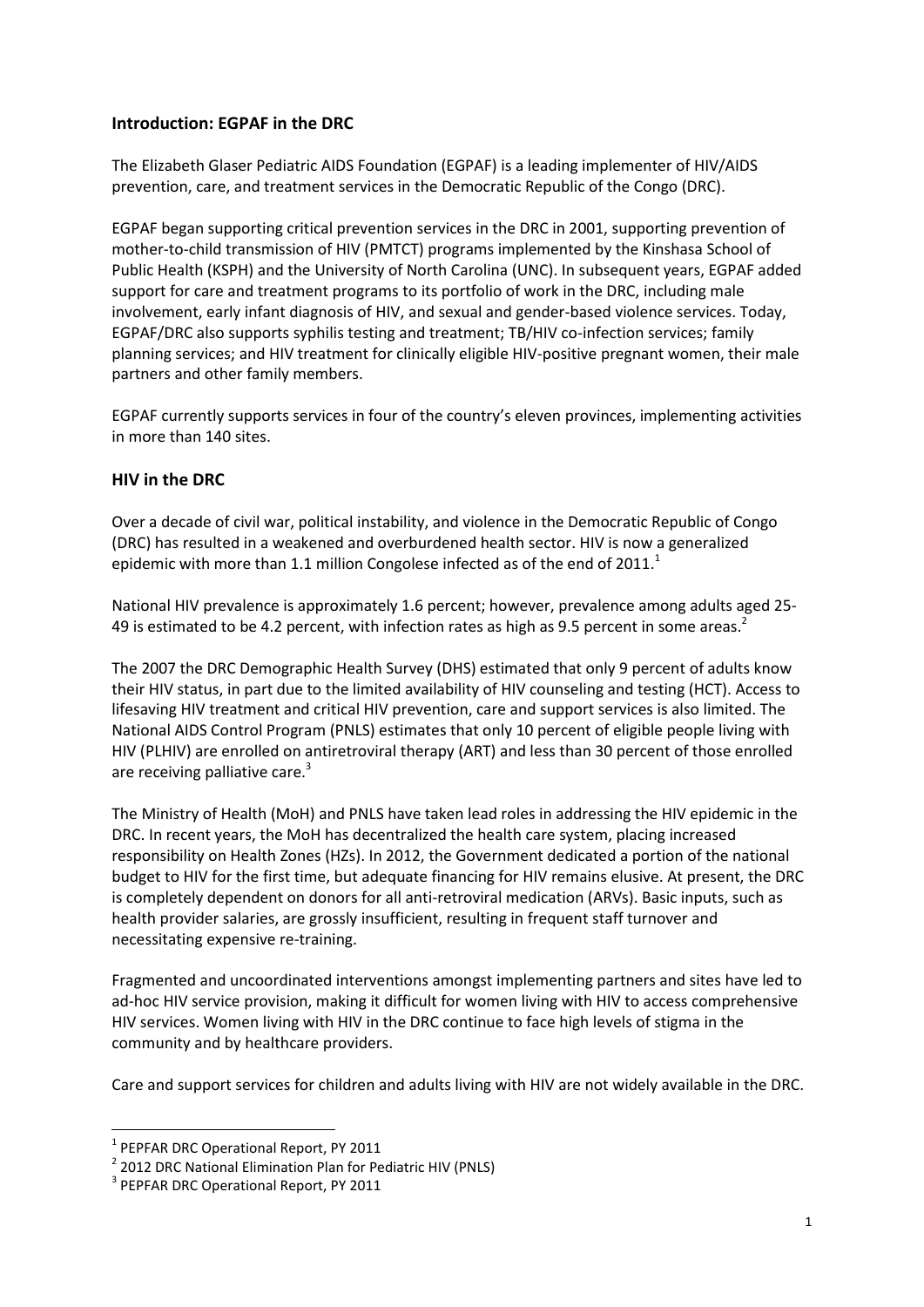There are **limited services for preventing mother-to-child transmission of HIV** (PMTCT) in the DRC, with only 11.3 percent of health facilities in the country offer PMTCT services. National PMTCT statistics indicate access to and uptake of PMTCT services are as low as 4 percent. There are significant challenges to **adherence and retention** in care for mother-baby pairs throughout the PMTCT period. One study found that only 43 percent of HIV-positive pregnant women in Kinshasa return to the site where they sought PMTCT services for their delivery, preferring instead to deliver at a facility where their HIV status was unknown, often due to fears of stigma. $4$ 

Reaching women in need of PMTCT services can be difficult since few women attend all four recommended antenatal care (ANC) visits, and many do not present for their first ANC until the third trimester.

**Limited ANC attendance** leads to reduced HIV testing and missed opportunities for HIV-positive pregnant women to begin ART for PMTCT and for their own health.

| <b>Selected PMTCT Statistics<sup>5</sup></b>                                                                           |            |                  |
|------------------------------------------------------------------------------------------------------------------------|------------|------------------|
| <b>Indicator</b>                                                                                                       | <b>DRC</b> | Global           |
| HIV prevalence among pregnant women attending<br><b>ANC</b>                                                            | 3.5%       | Not<br>available |
| Percent of HIV-positive women who received ART<br>for PMTCT                                                            | 4%         | $57%^{6}$        |
| Percent of HIV-positive pregnant woman clinically<br>eligible for ART for their own health with access to<br>treatment | 15%        | 30% <sup>1</sup> |
| Estimated rate of HIV transmission to exposed<br>infants                                                               | 37%        | 20% <sup>8</sup> |
| Percent of HIV-positive women who received early<br>infant diagnosis of HIV within the first 2 months of<br>life       | 1%         | 28%              |

## **Sexual and gender-based violence in the DRC**

Sexual and gender-based violence (SGBV) is one of the greatest threats to women's health in the DRC, where SGBV rates are among the highest in the world. Power inequality, and physical and sexual partner violence have been linked to a substantial proportion of new HIV infections in the country, yet the issue is not being adequately addressed. Laws regarding SGBV exist but are relatively unknown among the general population and are rarely enforced.

## **Government response**

In its *Combined sixth and seventh periodic report* to CEDAW, and its *Replies to the List of issues and questions with regard to the consideration of periodic reports,* the DRC government noted that it has

**<sup>.</sup>** <sup>4</sup> Evaluation of ANC and Deliveries at the Health Zone Level in Kinshasa (EADHK), funded by EGPAF

<sup>&</sup>lt;sup>5</sup> DRC statistic are from the 2012 DRC National Elimination Plan for Pediatric HIV

<sup>6</sup> UNAIDS Report on the Global AIDS Epidemic, 2012

 $^7$  Global Plan Towards The Elimination Of New HIV Infections Among Children By 2015 And Keeping Their Mothers Alive, Report of the midterm review meeting, Nairobi, Kenya, 6-7 December 2012

 $^8$  UNAIDS, A progress report on the Global Plan towards the elimination of new HIV infections among children by 2015 and keeping their mothers alive, 2012

<sup>9</sup> UNAIDS, Towards Universal Access, 2011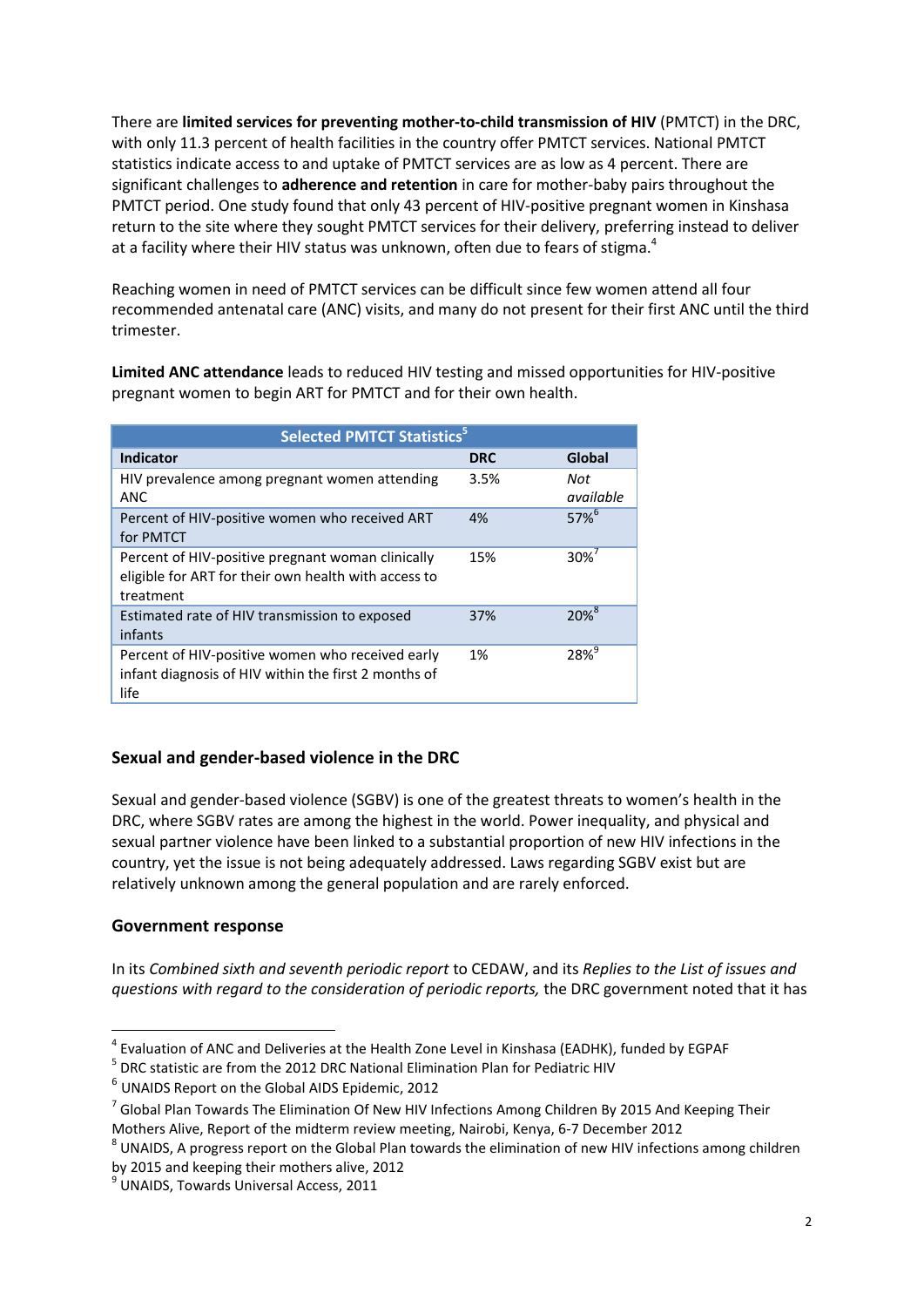established a national multi-sector plan on HIV/AIDS (PNMLS), a National Policy on Gender Issues (PNG), and an Act on Sexual Violence, that it has adopted a strategy for prevention of mother-tochild transmission of HIV, and also that provisions are being made for provider-initiated HIV testing and counseling (PITC) for all pregnant women and ARV therapy for all pregnant women living with HIV. Where available, PITC has been extremely successful with extremely high acceptance of HIV testing amongst pregnant women. Unfortunately, despite these policy advances, resources remain scarce, and the DRC remains nearly 100% donor dependent for all HIV services and commodities. To ensure success, the international community needs to support the government of the DRC in accessing a reliable sources or ARVs, and the government needs to invest in basic health infrastructure including provider salaries. In addition, due to the DRC's large population and low number of trained providers, a policy shift that allows task shifting of ART initiation to nurses would allow HIV services to reach a broader population.

## **Recommendations:**

- **Increase access** to quality comprehensive HIV/AIDS prevention, care, and treatment services and **address barriers to women** accessing such services.
- **Increase national financing** for HIV prevention, care and treatment services, with a view to becoming less dependent on donor aid and in line with commitments made under the Abuja Declaration, in which African governments pledged to allocate at least 15 percent of their annual budget to improve their health sector.
- **Ensure that all women receive voluntary testing for HIV during ANC visits or facility deliveries,** as the DRC's high fertility rate (six live births per woman),<sup>10</sup> and high rates of at least one ANC visit per pregnancy (87 percent) $^{11}$  make PMTCT the perfect entry point for identifying HIV-positive women and linking them and any HIV-positive partners and children into care and treatment services for HIV.
- **Strengthen integrated clinical services through implementation of a multi-pronged, coordinated approach at national, provincial and zonal- levels.** Integrated services will strengthen the national health care system and create efficiencies by reducing redundancies and programmatic costs, while also streamlining patient flow and reducing barriers to adherence and retention in services.
- **Ensure that a minimum package of integrated HIV services is offered in each Health Zone.** To do this effectively, the DRC government should conduct methodical reviews of needs and gaps and adapt tools, successfully developed and tested in other African countries, to ensure all HZs meet benchmarks for the provision of integrated HIV services. The DRC government should also provide support to HZs to assess, plan, and monitor site performance to ensure a minimum standard of quality services are available to clients.
- **Encourage the establishment of peer support groups to improve women's adherence and retention in PMTCT and HIV services.** To mitigate stigma and discrimination, peer support groups specifically designed to provide psychosocial support to HIV-positive women should be established. Psychosocial support empowers women living with HIV to take better care of themselves, disclose their status to family and friends, speak out in the community, and

**.** 

<sup>&</sup>lt;sup>10</sup> 2007 DRC Demographic Health Survey Report

 $11$  Ibid.